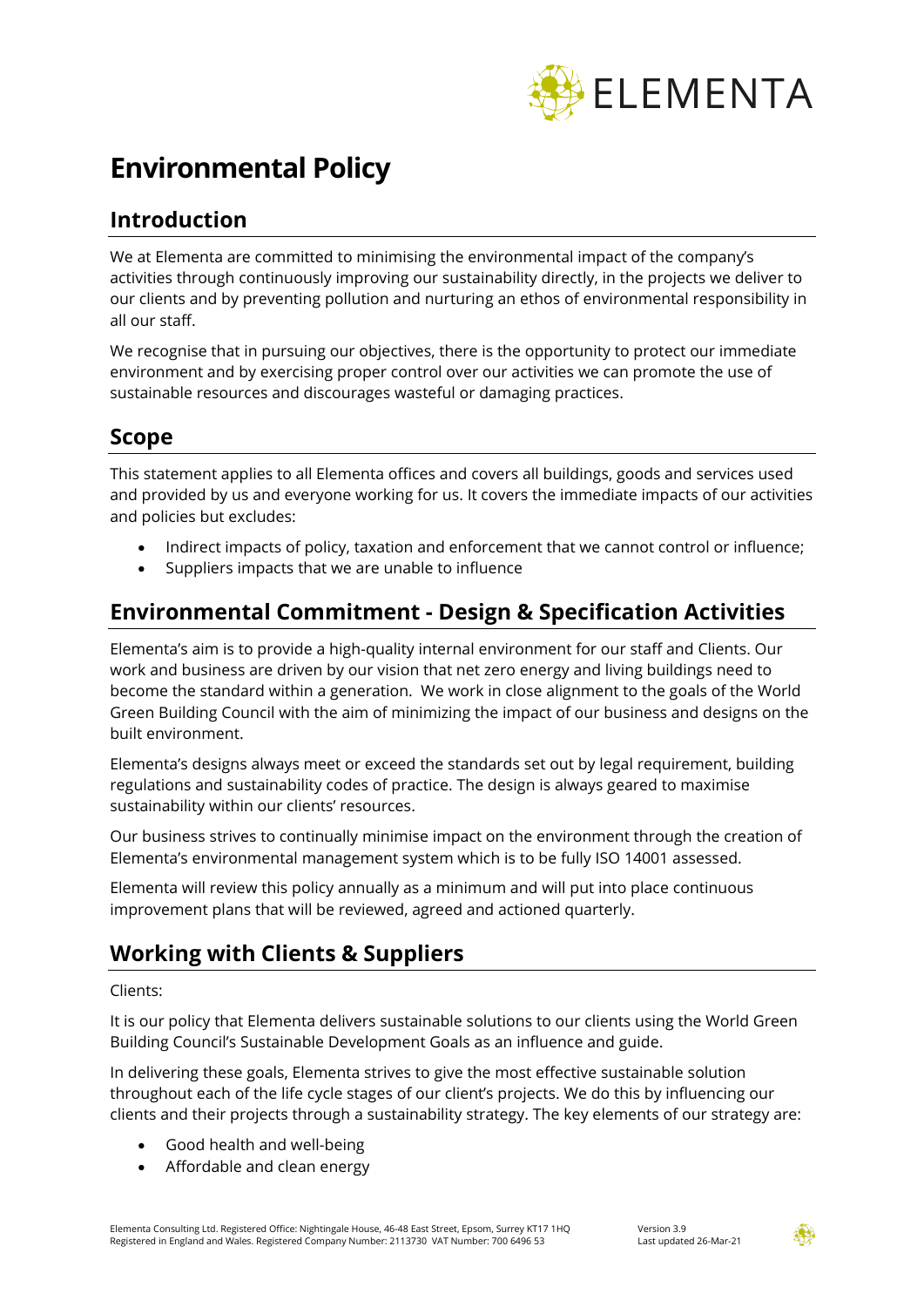- Decent work and economic growth
- Industry, innovation and infrastructure
- Sustainable cities and communities
- Responsible consumption and production
- Climate action
- Life on land
- Partnerships for the goal

We apply these key principles through supporting our clients in their planning application, new build design and refurbishment, construction, building in use and end of life.

#### Suppliers:

It is our policy that Integral will, where possible, source services and supplies from companies that have ISO14001 certification, or if not certified, have preferences in using suppliers that have an environmental management system or an environmental policy in place.

### **Environmental Commitment – Direct Company Activities**

In the course of our operations and within resource constraints, we will improve our environmental performance by tracking our performance annually through our global Corporate Social & Environmental Responsibility report (CSER), analysing the data gathered to create appropriate environmental targets at the firm-wide level, as well as at the office level. The CSER program will also provide a framework through which both global and local initiatives to improve environment performance can be incubated. Each office will create their own environmental targets in line with the global strategy to encourage grass-roots engagement.

Environmental initiatives may include, but are not limited to the following:

- Reducing waste through re-use and recycling and by using refurbished and recycled products and materials where such alternatives are economical and suitable;
- Conserving energy, water, wood, paper and other resources, particularly those which are scarce or non-renewable, while still providing a safe and comfortable working environment;
- Ensuring that wherever practicable any natural products used are from sustainable sources and comply with international trading rules;
- Phasing out, where practical, ozone depleting substances and minimising the release of greenhouse gases, volatile organic compounds, vehicle emissions and other substances damaging to health and the environment;
- Meeting all relevant current and reasonably foreseen statutory regulations and specifying contractors do the same when working on our projects;
- Communicating openly with staff; educating, training and motivating our colleagues, and relevant others, to encourage them to support our environmental programmes;
- Encouraging manufacturers, suppliers and contractors through our projects and other means to improve or develop environmentally preferable goods and services at competitive prices;
- Ensuring, where practicable, that buildings occupied by us are designed, constructed and operated to optimise their environmental performance;
- Demonstrating that, where relevant, environmental issues are considered when making decisions, planning and developing policy, programmes and projects;
- Preventing pollution as a direct result of our business activities.